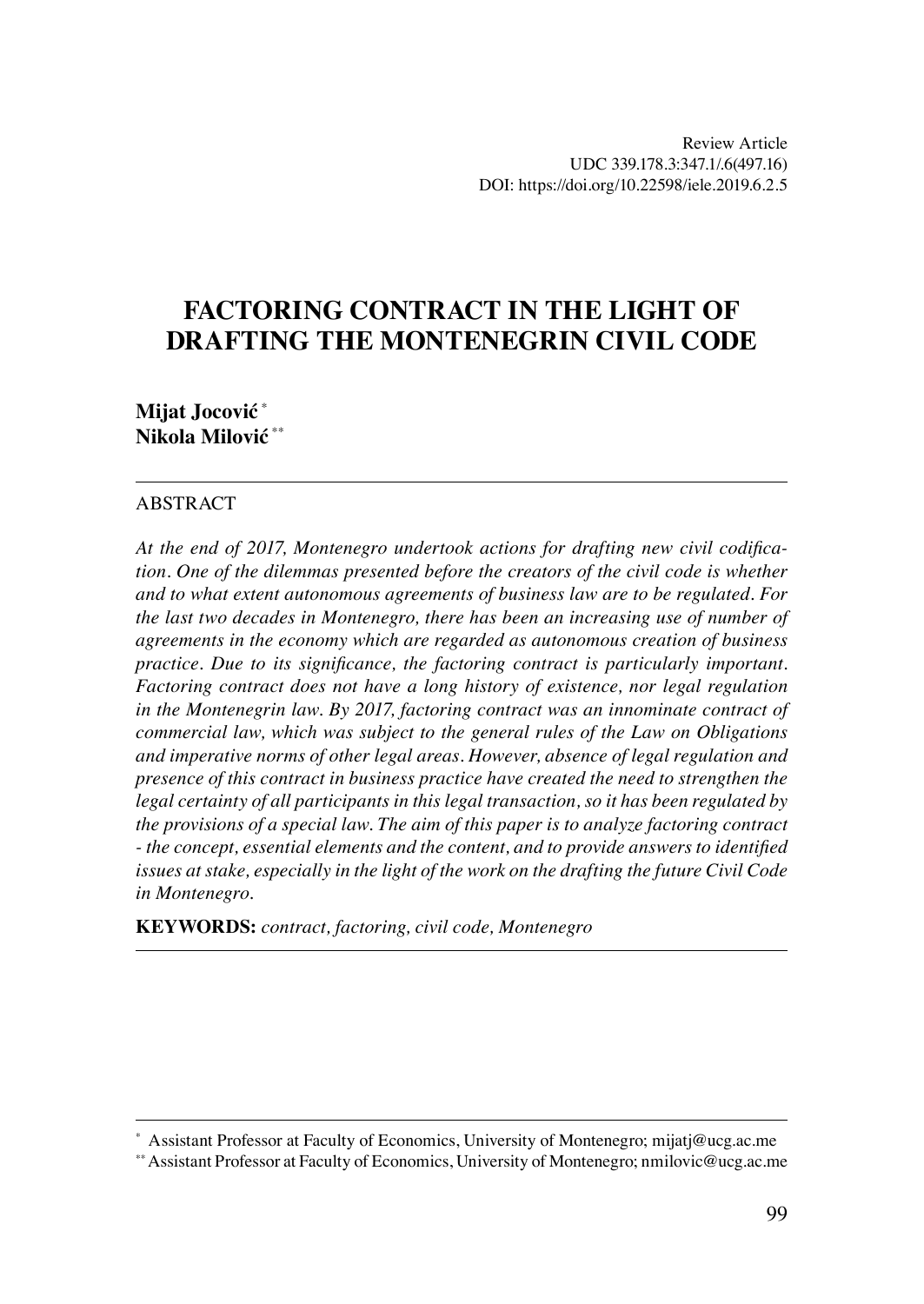# **1. INTRODUCTION**

At the very end of 2017, Montenegro undertook actions to create a new civil codification. In doing so, it has followed a number of post-socialist countries of Southeast Europe, which are returning to the tradition of civil codes. In a significant part of these countries, this trend of (re)codification of civil law has already been initiated or ended.<sup>1</sup> Since codification has the principle of the overall regulation of relations in a particular matter, it raises the question of whether it should include those contracts created by the practice itself, and which are not regulated by law, or that have only recently been regulated by special laws. Thus, one of the challenges of codifying civil law is the question of whether and to what extent it is necessary to regulate certain contracts of business law, including factoring contract.

In the course of business operations, business entities face numerous challenges on the market - problems with liquidity and solvency, which result in bankruptcy proceedings, lack of financial resources, long and uncertain proceedings for collecting receivables, etc. The mentioned business practice at the global level has made room for new contracts of company law, among which factoring contract has a significant place. In order to highlight the concept and legal nature of this complex contract, which is one of the aims of this paper, it is necessary to understand that factoring is an economic activity that has its own different modalities. In general, factoring is the economic activity of financing companies by purchasing their receivables. On the other hand, factoring contract represents the form through which this economic activity is carried out. Because of the aforementioned, the subject and content of factoring contract define the specifics of performing this activity in each particular case. More specifically, the willingness of the contractual parties manifested in the concluded contract, determines the type of factoring in each particular case.

Regardless of the growing interest of the expert public in the legal aspects of factoring, for the time being, it's most important functions have not been suffi-

<sup>1</sup> In Hungary, the recodification of civil law has been carried out, and the new Civil Code was adopted in 2013 and entered into force in 2014. In Poland, the work on the new codification of civil law began in 2002. In the Czech Republic, the new Civil Code was passed in 2012. In Romania, the new Civil Code was passed in 2011 (the work was started in 1989 and was completed in 2009). In the Russian Federation, the work on codification began in 1994 and lasted until 2006 (the fourth part came into force in 2008). The Civil Code of Lithuania entered into force on 1 July 2001. In 2006, the Government of the Republic of Serbia established the Commission for drafting of the Civil Code. At the end of 2010, the Government of the Republic of Macedonia established the Commission for the drafting of the Civil Code of the Republic of Macedonia. In March 2015, the Kosovo Ministry of Justice appointed the Commission for the drafting of the Civil Code.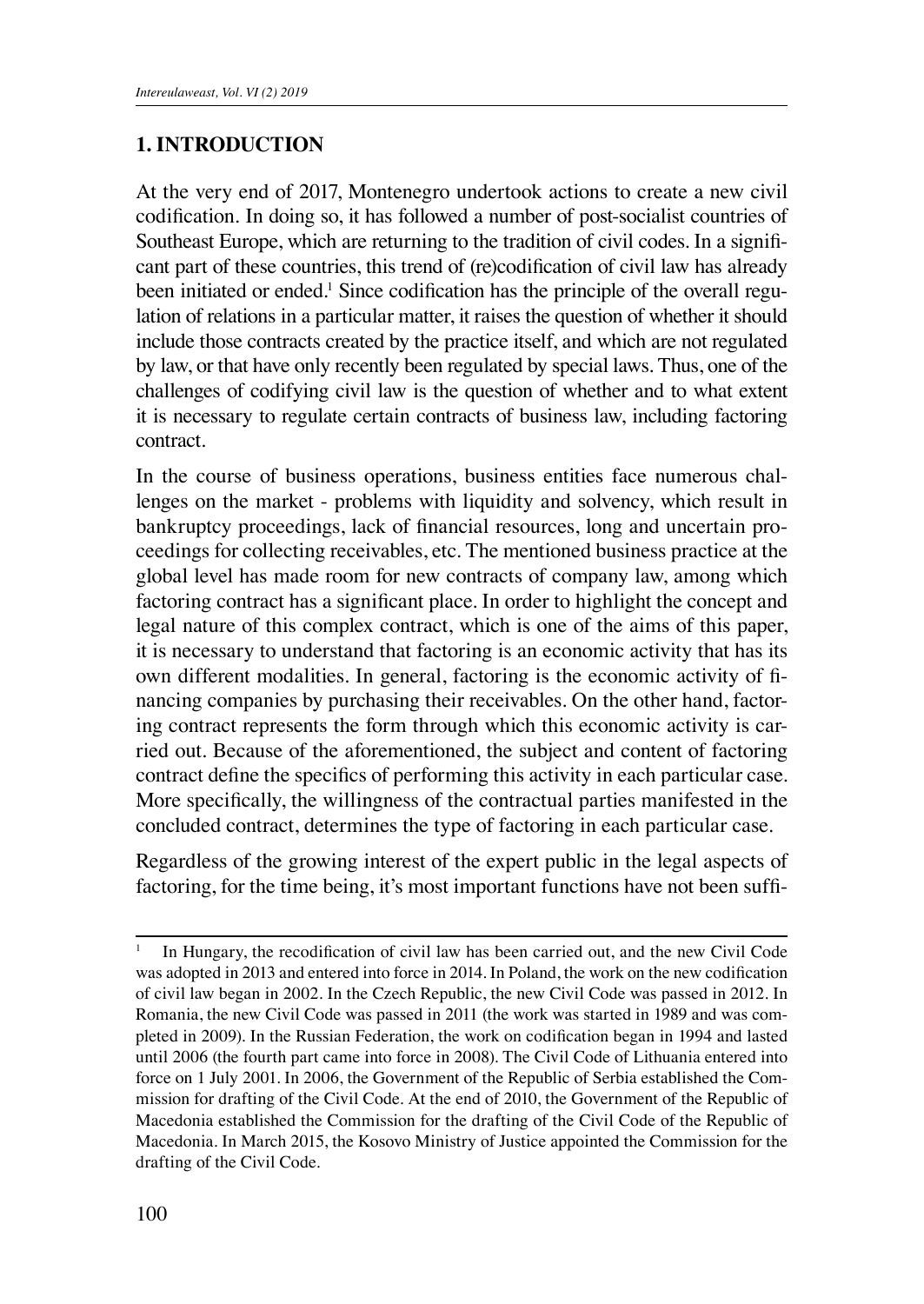ciently clarified as the assumption is that factoring is above all the method for collecting receivables. This is particularly evident in underdeveloped economies and legal systems that have no long tradition of existence, nor regulation of this contract. In comparative business practice, in addition to collecting receivables, other functions are carried out through factoring, such as the crediting function of factoring; bookkeeping (*outsourcing* function of factoring); insurance and collection of receivables (the risk of collectability is assumed by the factor).<sup>2</sup> Also, in comparative business practice, the factor performs other tasks on the client's behalf - testing the debtor's creditworthiness, tax calculation, statistical records, etc. Due to these functions, factoring is traditionally considered useful for small and medium size-enterprises which do not have their own, sufficiently developed accounting, marketing, and legal services, and have the need for these services.<sup>3</sup> Regardless of the fact that the main users of factoring services are small and medium size enterprises, factoring is used in the public and private sector, among domestic and export-oriented enterprises, in different areas of the economy - industry, services, agriculture, etc.<sup>4</sup>

Therefore, depending on the way you look at it, factoring has its accounting, economic-financial, as well as legal aspects. In addition to the characteristics of obligation and legal nature, factoring has its status characteristics – such as the form and conditions for the establishment of factoring companies, obtaining a work permit, control of operation of factoring companies, etc. From the point of view of legal science, factoring contract leaves room for many different interpretations due to its complexity. First, is it necessary to regulate it – nominate or innominate contract? Second, to what extent is factoring to be regulated - does the over-regulation also mean limitation of the creation of new forms of this legal transaction? Third, does the regulation mean accepting or taking the text from the adopted international conventions, or does it need to be adapted to the needs of the economy in which the business of factoring companies is performed? Fourth, should factoring, as well as other innominate economic agreements, be regulated by special laws (as it is the case in the law of Montenegro) or within the existing Law on Obligations, through its amendments, or through the provisions of the Civil Code? The aim of this paper is to analyze factoring contract - the concept, essential elements and the content,

<sup>2</sup> *See*: Milenković-Kerković, T.; Atanasković, Ž.: *Ugovor o faktoringu u Srbiji – Zbog čega je potrebno regulisati faktoring?*, 7(9)2013, Pravo i privreda – časopis za privrednopravnu teoriju i praksu, p. 197-215.

<sup>3</sup> Radomir, Đ. *Me*đ*unarodno privredno pravo*, Beograd, 2004, p. 505-515.

<sup>4</sup> Milenkovic-Kerković, T.; Dencic-Mihajlov, K.: *Factoring in the Changing Environment: Legal and Financial Aspects*, 44 (1) 2012, Procedia - Social and Behavioral Sciences, p. 428 – 435.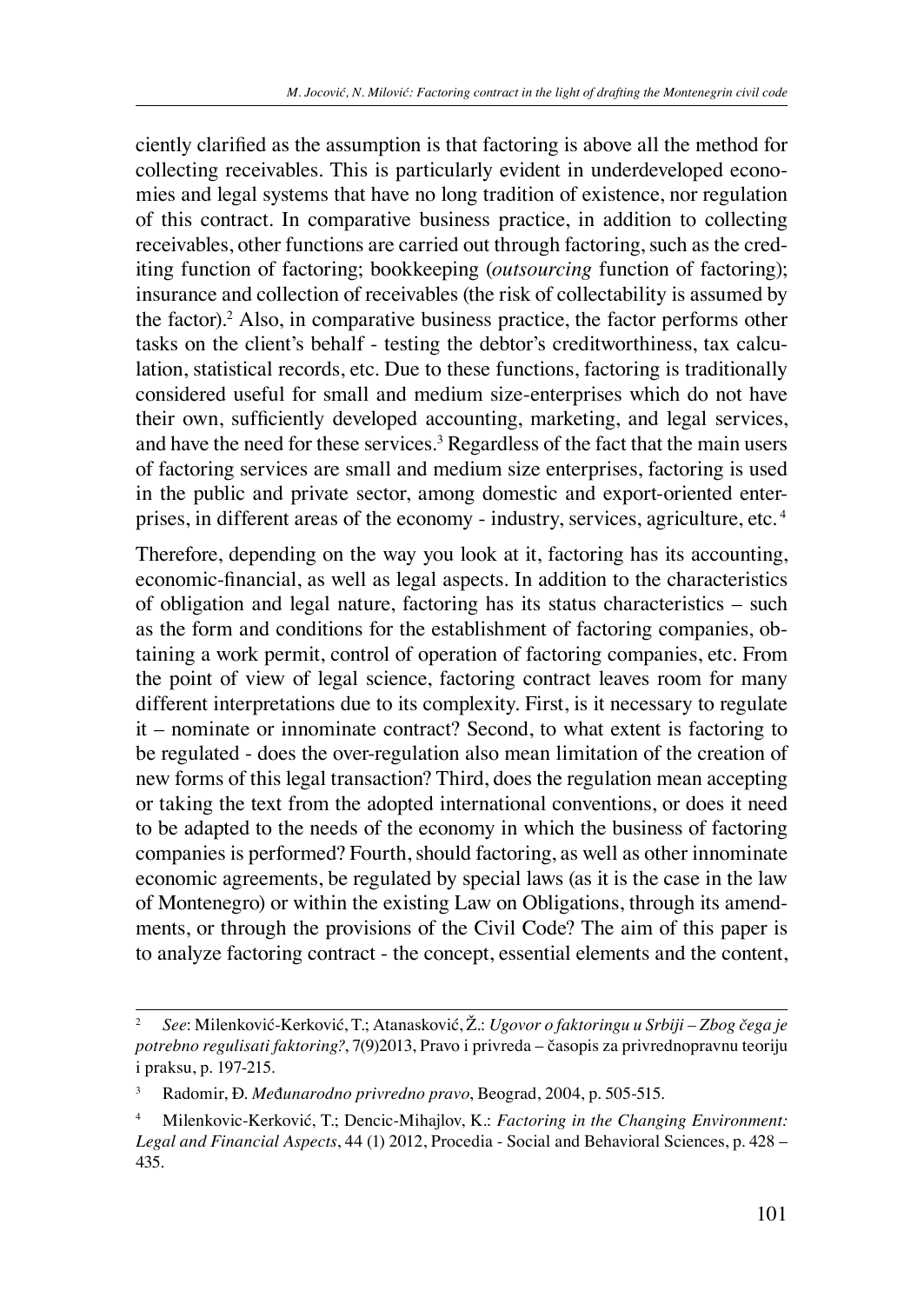and to provide answers to these questions after the analysis, especially in the light of the work on the drafting of the future Civil Code in Montenegro.

### **2. THE IMPORTANCE, HISTORY AND THE LEGAL NATURE OF FACTORING OPERATIONS**

Due to its various functions, factoring has experienced expansion throughout the world in the last decades.<sup>5</sup> Specifically, faced with financial problems, by means of factoring, primarily small and medium-size enterprises solve the liquidity problem through provision of funds in less time than the maturity of receivables.<sup>6</sup> On the other hand, the interest of the factoring company is reflected in the commission fee (1-3%) for the purchase of receivables and interest for funds paid before collection of receivables.<sup>7</sup> It should be emphasized that factoring does not increase liabilities of the company, because financing is based on assets. Additionally, factoring is becoming a significant instrument for financing exports in international trade.8 In economic theory, it is emphasized that due to these functions, factoring contributes to the increase of competitiveness of business entities, increase of competition in the financial market, or decrease in the price of capital.<sup>9</sup> On the other hand, as negative aspects (risks) of factoring, are high costs for the client, as well as the risk of insolvency when collecting the receivables for the factor.<sup>10</sup>

Although factoring contract has not been legally regulated for years, this legal transaction has a relatively long history of existence. Due to its foundations in mediation, representation, or commission, legal theory states various historical data on the occurrence of this contract - from the time of the Hammurabi Law,

- <sup>8</sup> Vukadinović, R.: *Značaj i uloga faktoringa kao instrumenta finansiranja izvoza iskustva novih članica Evropske unije*, 165(1) 2005, Economic Annals, p. 81-104.
- <sup>9</sup> Ristić, D.; Rička, Ž.: *Mogućnost korišćenja faktoringa na tržištu Bosne i Hercegovine i regije*, 17(35) 2015, Tranzicija, p. 57-75.
- <sup>10</sup> Spasić, I. *et al*.: *Factoring instrument of financing in business practice some important legal aspects*, 25(1) 2012 Ekonomska istraživanja, p. 191-211.

<sup>5</sup> According to FCI - *Factors Chain International*, the world's total turnover of factoring reached \$ 760 billion in 2003, which is an increase of 67% compared to 1988. In 2015, the factoring turnover was impressive **€** 2,373 billion. Factors Chain International, Annual Review 2016, p. 2.

<sup>6</sup> Bakker, M. *et al*.: *Financing Small and Medium-size Enterprises with Factoring: Global Growth*

*and Its Potential in Eastern Europe*, The World Bank, 2004. (Accessed at http://documents. worldbank.org/curated/en/293341468770661333/pdf/wps3342.pdf).

<sup>7</sup> Mikerević, D.: Šanse i zamke faktoringa u saniranju nelikvidnosti preduzeća i privrede, 9(18) 2013, Acta Economica, 191-217.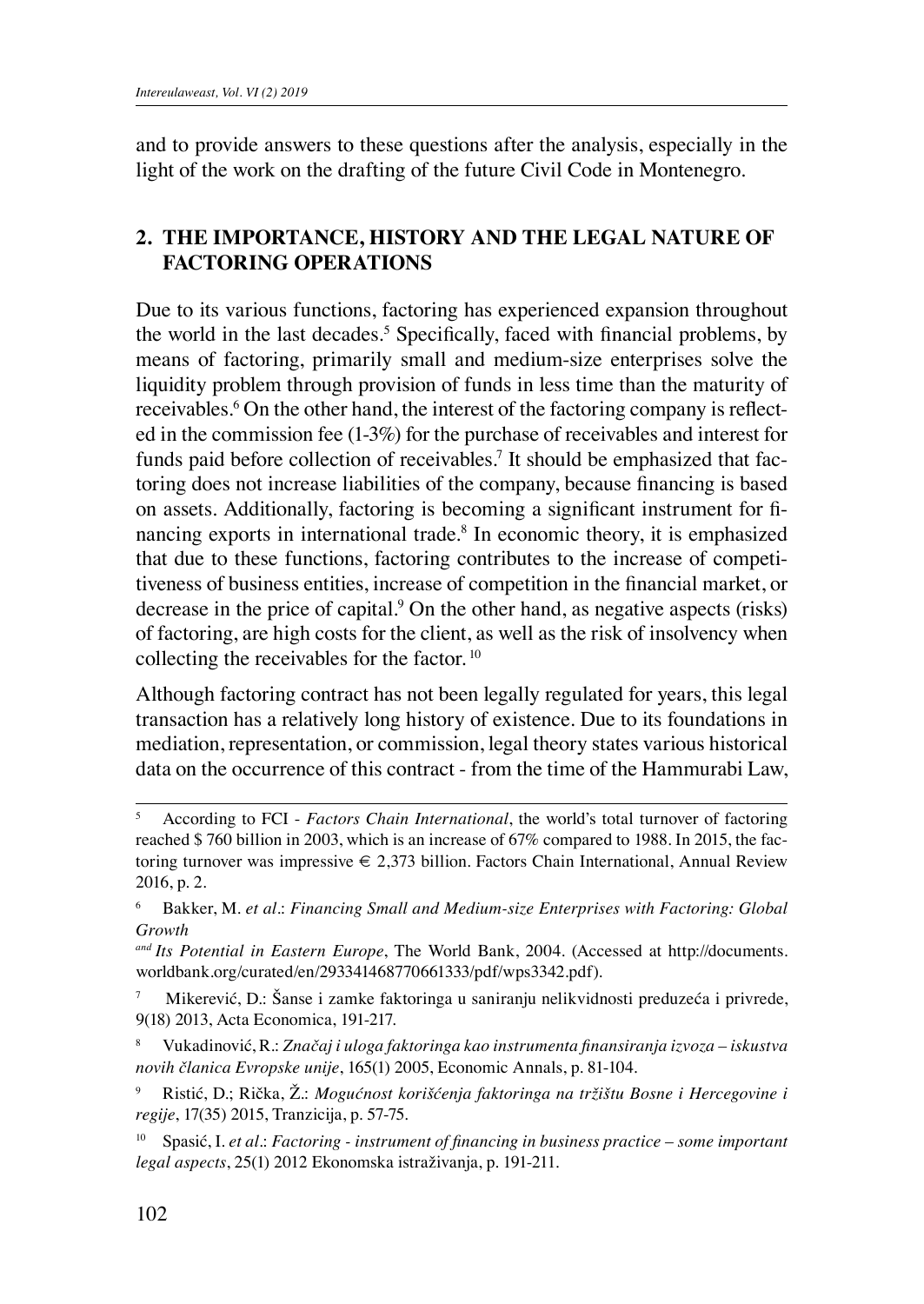through colonial conquests in the Middle Ages, when European manufacturers and traders used the services of factors (agents) from overseas countries, to place goods and collect the purchase price with their help. However, in theory, today's form of factoring operation is the closest to the emergence of business practice from the XIX century in the United States when the import of textiles was prohibited or restricted by the customs tariff. In this situation, the original agents lost the opportunity to earn on the import of goods, and gradually began to finance and grant loans to domestic producers of textiles, in order to enable the continued sale of textile goods. In this situation, the manufacturers demanded from the agents a payment guarantee through advances. 11 Over time, this feature expanded, so instead of giving advances, factors began to purchase receivables of their clients (credit function). These advantages of factoring operations in the 1960s contributed to its expansion process in Europe. In the end, this economic activity took off even in European transition countries, primarily through branches founded by parent banks and other financial institutions operating within them.

In Montenegro, factoring operation relates to the period of the financial crisis since 2008. Namely, factoring was used as a means by which banks in Montenegro were released from loans that burdened their balance sheets because they were not collectible. By means of factoring, banks transferred such loans to factoring companies that were usually established by parent banks. According to the data of the Central Bank of Montenegro, in the period between 2006 and 2016 banks sold assets worth nearly 846.9 million euros.12 This way, the debt of the economy towards the banks was nominally reduced, while the debts formally remained in the accounts of the debtor – economy (only the creditor was changed). Today, in Montenegro factoring operations are performed on a limited scale. Therefore, for the time being, the economy did not recognize the stated advantages of this legal transaction. Additionally, one period of the non-existence of the relevant legislation was an obstacle to the development of factoring services. On the other hand, the insolvency of the economy creates the need for the development of factoring, and in the future period activities in this sector are expected to grow.13 Following the practice primarily from the

<sup>11</sup> Milenković-Kerković, T.; Atanasković, Ž.: *Ugovor o faktoringu u Srbiji – Zbog čega je potrebno regulisati faktoring?*, 7(9) 2013, Pravo i privreda – časopis za privrednopravnu teoriju i praksu, p. 197-215.

<sup>12</sup> Central Bank of Montenegro, *Report on the stability of the financial system for 2017*, p. 21. (accessed at: https://www.cbcg.me/slike\_i\_fajlovi/eng/fajlovi/fajlovi\_publikacije/fin\_stabilnost/financial\_stability\_report\_\_2017.pdf).

<sup>&</sup>lt;sup>13</sup> According to the data of the Central Bank of Montenegro, during 2016, the blocked amount on the basis of the debt of judgment debtors in the process of enforced collection increased to **€** 628.3 million, or 16.7% of GDP (compared to 15.1% of GDP in the end 2015, or 3% of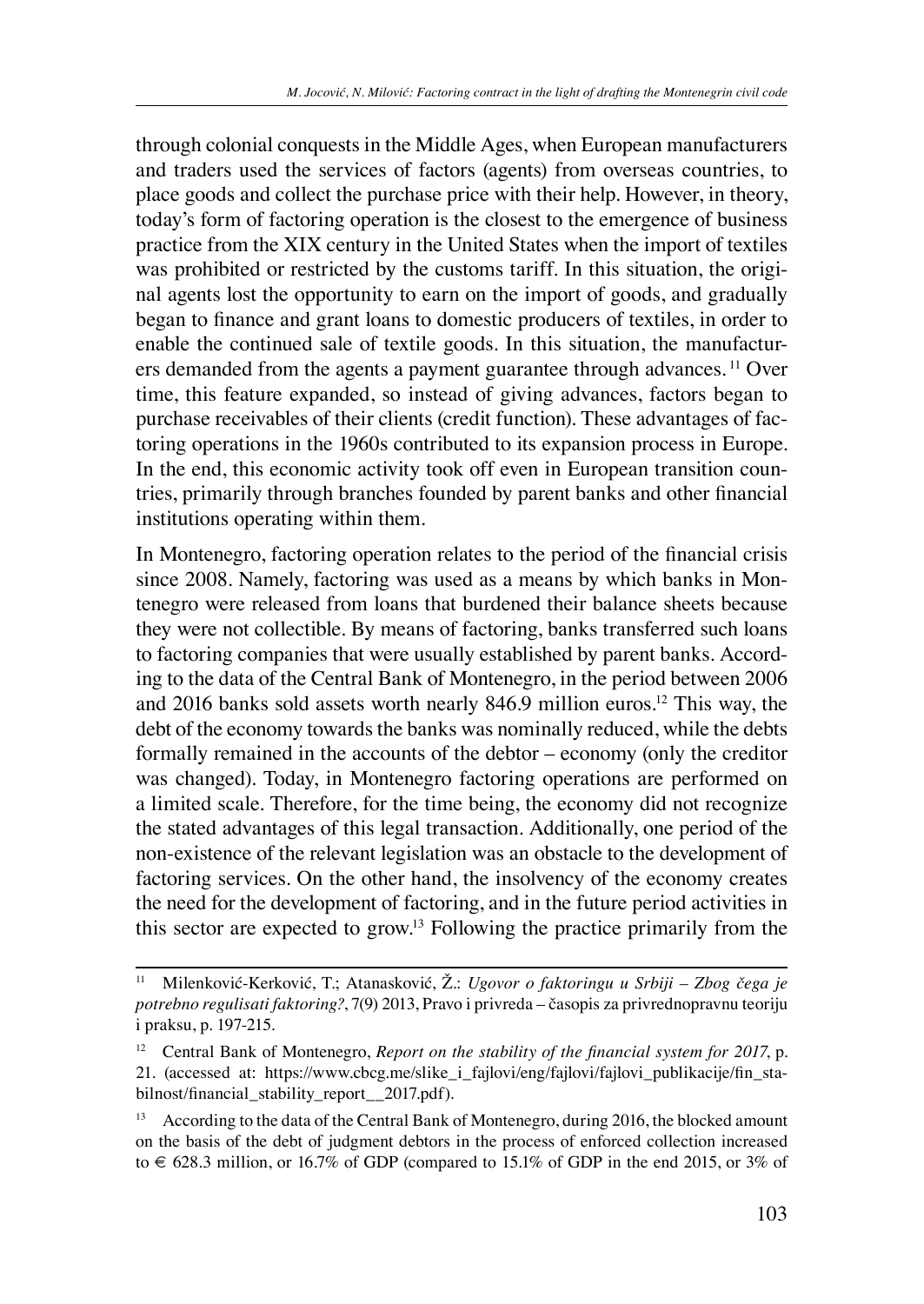countries in the region, Montenegro has regulated the most important issues relevant to the factoring, by adopting the Law on Financial Leasing, Factoring, Purchase of Receivables, Micro-Lending and Credit-Guarantee Operations (hereinafter: *Law on Provision of Financial Services*), as well as issues related to the regulation of factoring contract. In this paper, certain provisions of this Law will be analyzed in detail, with the aim to identify whether there is any room for further improvement.<sup>14</sup>

# **3. THE CONCEPT, ENTITIES AND CHARACTERISTICS OF THE FACTORING CONTRACT**

For many years, factoring contract has been considered a product of autonomous commercial law in most countries of continental legal traditions. In the last decades, there has been an apparent trend in its legal regulation. Internationally, the most important source of law is the *Convention* on *International Factoring* adopted by the International Institute for the Unification of Private Law - UNIDROIT in 1988 at the International Diplomatic Conference in Ottawa. Many countries, including Montenegro, have legally regulated factoring, by implementing basic provisions of this Convention into their national legislation. Additionally, adjustment to national laws was necessary also because of the fact that the Convention regulates exclusively international factoring. In the preamble to the Convention, the contracting parties point out that they are aware of the fact that international factoring will play a significant role in the development of international trade and, consequently, accept the importance of adopting uniform rules for the creation of a legal framework that will facilitate international factoring while ensuring fair balance between the parties involved in legal transaction of factoring. The Convention contains 23 articles grouped into four chapters. In addition to the Convention, the UNCITRAL - Convention on the Assignment of Receivables in International Trade from 2001 is also used as an international source of Law on Factoring.

In legal theory and legislation there are different definitions of this legal transaction. Due to the complexity of the factoring transaction, it is very demanding to include all elements of the factoring contract in one definition. For example, professor Vasiljević defines factoring contract as a legal transaction where the factor purchases the client's receivables at a discount (on maturity or before maturity), with or without the right to recourse the factor towards the seller

GDP at the end of 2007). Central Bank of Montenegro, *Report on the stability of the financial system for 2017*, p. 9-10.

<sup>&</sup>lt;sup>14</sup> Law on Financial Leasing, Factoring, Purchase of Receivables, Micro-Lending and Credit-Guarantee Operations (Official Gazzette of Montenego, no. 073/17).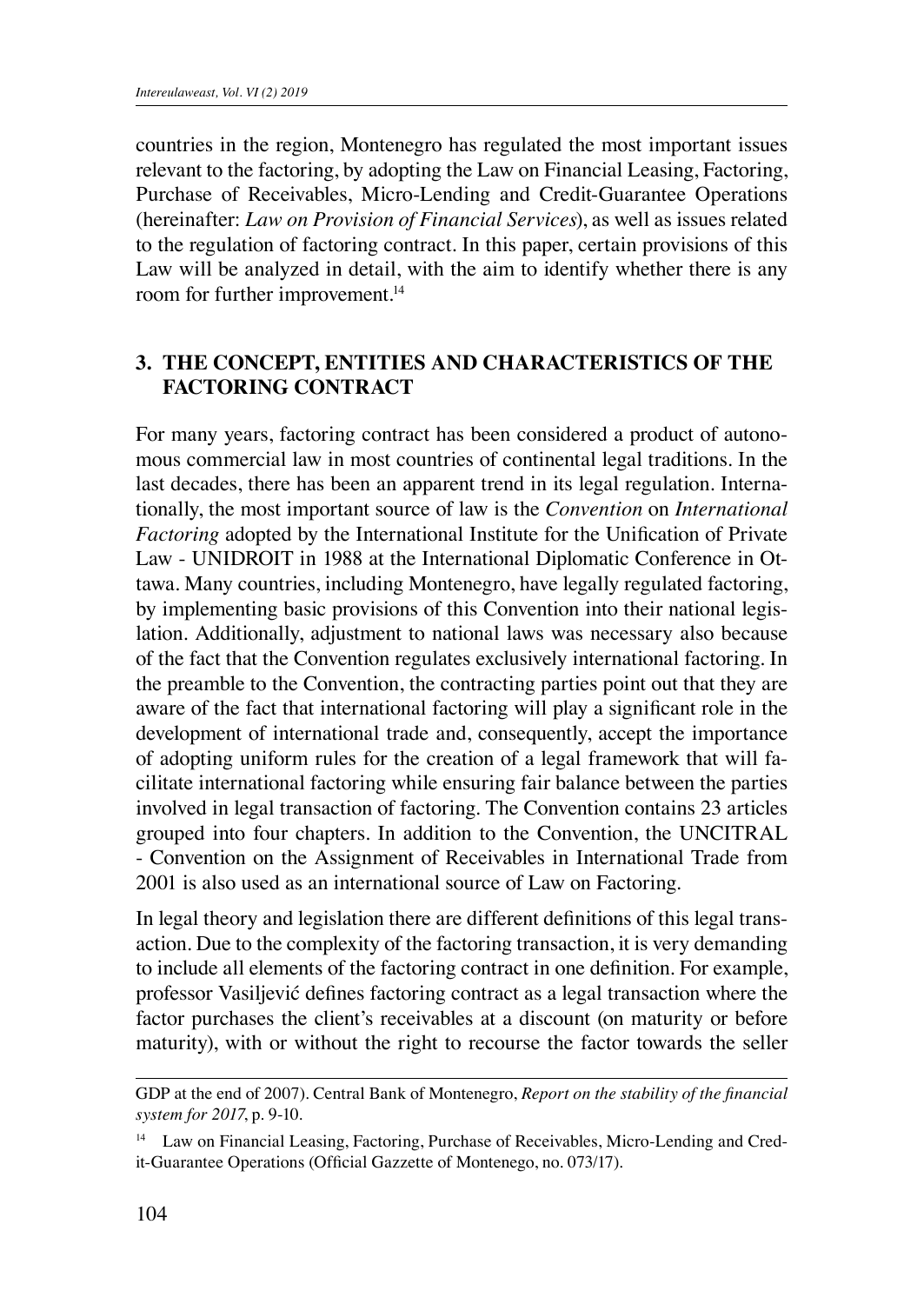of receivables (true factoring). That is, a legal transaction where the assignee undertakes to transfer existing or future receivables for the collection to the factor, and with the commission and charging the costs, the factor undertakes to collect the receivables and possibly guarantee payment to the client (unreal factoring). <sup>15</sup> In the legal theory, factoring is assumed to be a contract where one party - factor undertakes to take over (undue, short-term) receivables of the other party - the client, collect them, acting on his own behalf and for his own account, and to pay the client the counter value of the receivables immediately or at a predetermined time and guarantee payment under certain conditions, while the client undertakes to pay the appropriate fee for this to the factor.<sup>16</sup> Under factoring contract, the legal sale of receivables that the business entity has towards the debtor is made to the bank, where the bank takes over the collection of the receivables.<sup>17</sup>

Unlike legal theory, the legislation of countries in the region has a significantly narrower definition of factoring contract (the definitions will be given below). Convention on International Factoring defines the factoring contract as a contract whereby the client transfers to the factor the receivables from the concluded basic sale agreement with the debtor, where the factor performs at least two of the following functions:

- 1. Financing the client, including loans and advance payments;
- 2. Keeping accounts related to receivables;
- 3. Collection of receivables,
- 4. Provision against the risk of non-payment of receivables.<sup>18</sup>

Therefore, the definition of a factoring contract should be considered depending on the functions taken over by the factor, as well as the specific types of factoring contract. From the above definitions it can be concluded that factoring contract is a complex legal transaction which contains the elements of several different agreements. Nevertheless, this is a *sui generis* agreement, which is confirmed by its increasing legal regulation in comparative law. In the law of Montenegro, factoring contract is nominate, onerous, bilateral (synallagmatic) contract, formal and mixed contract. Furthermore, it is a standard form contract, due to the frequency of conclusions of contracts and practices created by

<sup>15</sup> Vasiljević, M.: *Trgovinsko pravo*, Beograd, 2011, p. 370.

<sup>16</sup> Brkić, A.: *Normativno uređenje ugovora o faktoringu u svijetlu domaćih i međunarodnih izvora prava*, 9(1) 2010, Anali Pravnog fakulteta Univerziteta u Zenici, p. 177-200.

<sup>17</sup> Milosavljević, M.: *Privredno ugovorno pravo*, Novi Sad, 2009, p. 121.

<sup>&</sup>lt;sup>18</sup> UNIDROIT Convention on international factoring, Art 1. (accessed at: https://www.unidroit.org/instruments/factoring).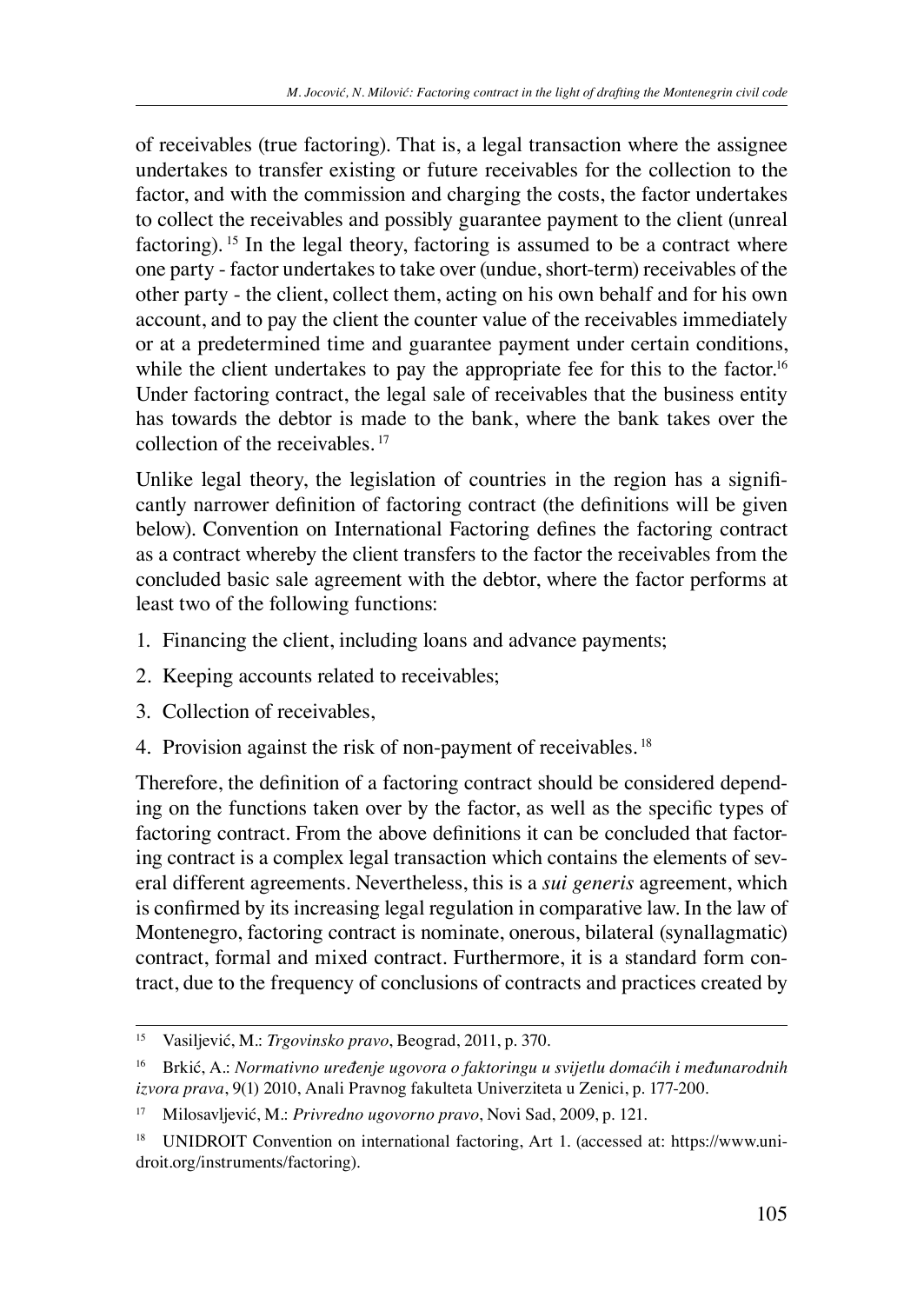factoring companies. Participants in a factoring operation are creditor, debtor, and factor. The creditor and debtor is a legal or natural person claiming or owing the object of factoring based on the underlying activity. The factor is a business organization purchasing the object of factoring pursuant to the factoring contract. 19 Factors are usually banking institutions or specialized institutions that usually deal with this activity as primary or secondary activity. On the other hand, clients which conclude a factoring contract are mainly small and medium-size enterprises.

#### **4. FACTORING CONTRACT IN THE LAW OF MONTENEGRO**

Factoring contract does not have a long history of existence, nor legal regulation in the law of Montenegro. Until the adoption of the Law on Provision of Financial Services, factoring contract was an innominate contract of commercial law, which was subject to the general rules of the Law on Obligations and imperative norms from other legal areas. However, the absence of the legal regulation and the presence of this contract in business practice have created the need to strengthen the legal certainty of all participants in this legal transaction; first of all, the insufficient number of informed clients. At the same time, the absence of legal regulation has also had negative effects on factoring service providers, as the absence of conditions for performing these transactions reduced confidence in their operation. By regulating factoring, i.e. factoring service providers, primarily through the regulation of the minimum basic capital, a selection of potential factoring service providers has been made and the possibility of establishing ad hoc factoring service providers has been eliminated. However, the question arising is what the legislator has achieved through provisions that define the factoring contract? The Law on Provision of Financial Services, in addition to factoring, includes the activities of financial leasing, purchase of receivables, micro-crediting and credit-guarantee operations. In addition to the obligation law issues, the Law also regulates the establishment, operation, and control of the business of companies that are engaged in these activities.

### *4.1. FACTORING TRANSACTION AND FACTORING CONTRACT*

Following the approach of countries in the region mostly, the legislator in Montenegro has made a distinction between factoring transactions and factoring contracts. Nevertheless, we consider that this approach is not fully com-

<sup>19</sup> Law on Provision of Financial Services, Art. 56.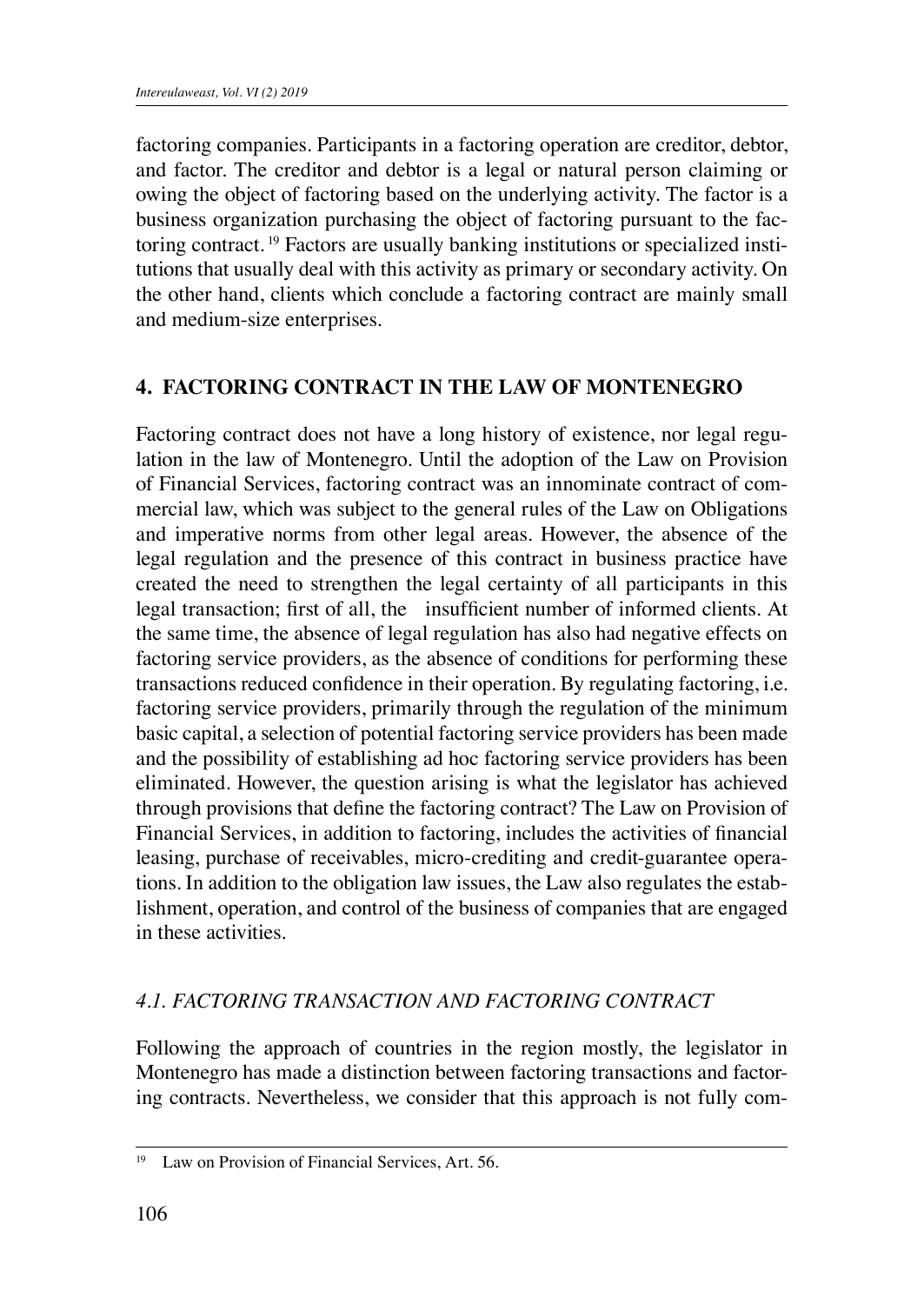plete and precise in a linguistic and formal-legal manner. Namely, Article 55, paragraph 1 of this Law defines factoring operations as follows:

"Factoring is a legal transaction where a person who carries out factoring operations (factor) purchases the object of factoring resulting from a legal transaction of sale of goods or delivery of services concluded between the creditor of the object of factoring and the debtor of the object of factoring (hereinafter: the underlying activity)."

Article 63, paragraph 1 provides the following definition of the factoring contract:

"The factoring contract shall be a contract concluded in writing under which the factor undertakes to provide factoring service and the creditor of the underlying activity to transfer the object of factoring to the factor, as well as that the factor shall pay a relevant fee, depending on the contracted type of factoring."

From the above definitions of the concept of factoring operations and factoring contract, it can, it remains unclear why the legislator decided to define them separately. It is particularly necessary that the norms in this part be clear, because of the need that these concepts be understood in the business community. We believe that it was not necessary that the concept of a factoring be legally defined (or not in this way) but only regulate its essential elements and form. Especially for the reason that it is impossible to include different and very complex forms of factoring which are separately regulated with a single definition. Analyzing the above definitions, arises the question what is the subject of the factoring contract? According to the Law, in the part where the factoring operation is regulated, it is stipulated that the object of factoring shall be any existing or future, total or partial, due or undue, short-term monetary receivable generated as a result of the underlying activity. Hence, the subject of the factoring contract is the subject of factoring transaction?! The aforementioned norms have not been linguistically or logically fully agreed upon. Furthermore, in the definition of a factoring contract, it is stated that: under factoring contract, the factor undertakes to provide factoring service. The question arises - what is the factoring service, because it is not defined by the provisions of the law. Terminological inappropriateness is apparent further in the text of the Law, when part of the provisions regulating the factoring contract discuss about types of factoring and similar. Therefore, it was necessary to define the concept of factoring and factoring contract more precisely. Analyzing the provisions of the laws of the countries from the region, it can be concluded that this concept has been taken over from Croatian law, but not entirely. <sup>20</sup> Namely, the law of Croatia defines factoring as a legal transaction where a provider of factoring

<sup>&</sup>lt;sup>20</sup> Law on Factoring,  $(NN, 94/14, 85/15, 41/16)$ .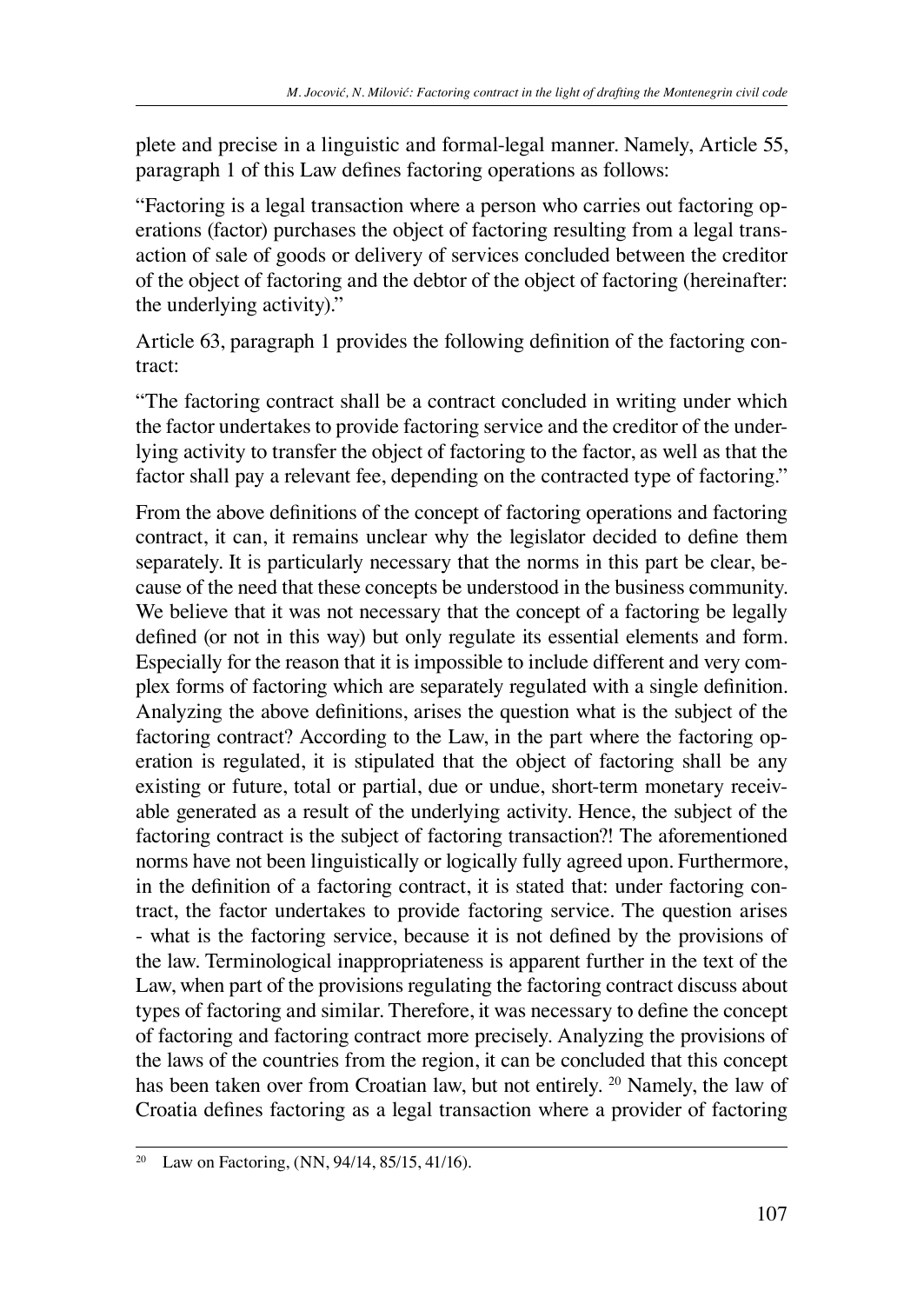service, purchases factoring object with or without the right to recourse (Article 4), pursuant to and in accordance with the factoring contract concluded with the supplier and/or buyer. After defining factoring, the Law regulates the types of factoring (not types of the factoring contract!), and then the concept, essential elements of the factoring contract. The law defines the factoring contract as follows: Under the factoring contract, provider of factoring undertakes to provide a factoring service to the supplier with the right to charge interest, factoring fees, administrative fees and other factoring costs established by the contract.<sup>21</sup> On the other hand, the law in Serbia does not define the factoring contract, but its essential elements.<sup>22</sup> Also, the concept of factoring is defined more simply in the Serbian law. The Factoring Law in Serbia stipulates that factoring is a financial service of selling and purchasing existing non-matured or future short-term receivable arising from agreements on the sale of goods or provision of services either nationally or abroad. <sup>23</sup>

#### *4.2. TYPES OF FACTORING*

The development of factoring as an economic activity has led to the creation of various modalities of this legal transaction. First, the territorial principle distinguishes between domestic and international factoring. International factoring is a type of factoring where the object of factoring is derived from the underlying activity with a non-resident. International factoring is carried out in a single-factor system (one factor participates) and two-factor system (at least two factors participate, one of which is a foreign factor).<sup>24</sup> If the subject of the obligation is a criterion, we distinguish between true factoring and quasi factoring. In a situation where the factor assumes the lending functions and del credere function, it is true or complete factoring. For quasi factoring (not true factoring), the factor takes over receivables only for the purpose of collection, and as a rule, does not guarantee the collection of receivables. <sup>25</sup>

The Law on Provision of Financial Services regulates the so-called reverse factoring. This is a type of factoring where the factor and the debtor of the object of factoring contract a program to pay the object of reverse factoring to the creditor of the object reverse factoring in such manner as that the factor

<sup>&</sup>lt;sup>21</sup> Croatian law on Factoring, Art. 13.

<sup>&</sup>lt;sup>22</sup> Factoring Law, (Official Gazzette of the Republic of Serbia no. 62/2013, 30/2018), art. 19 and 20.

<sup>&</sup>lt;sup>23</sup> Factoring Law of Serbia, Art. 2 para. 1 item 1.

<sup>&</sup>lt;sup>24</sup> Law on Provision of Financial Services, Art. 61.

<sup>25</sup> Vasiljević, M.: *Trgovinsko pravo*, Beograd, p. 371.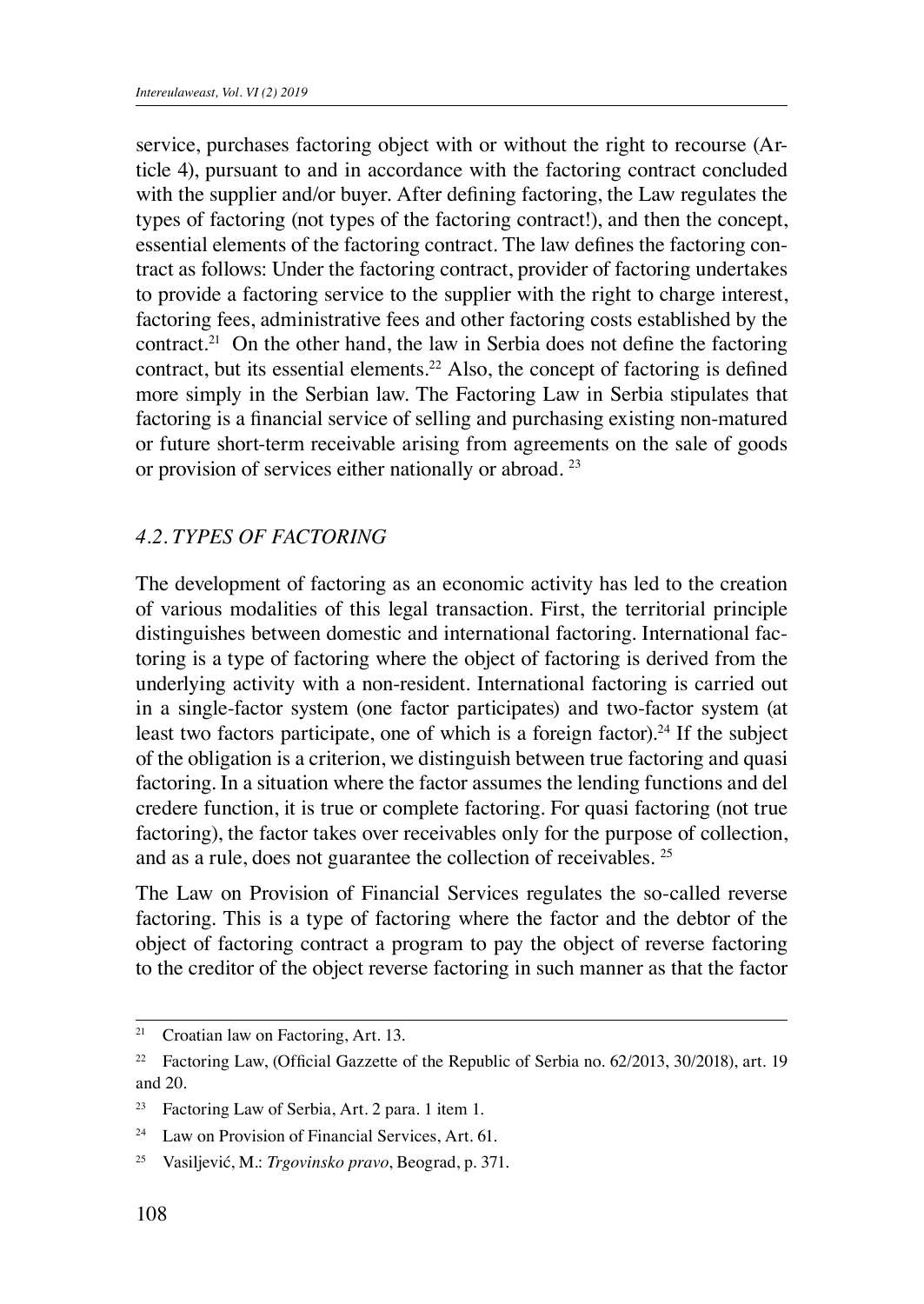undertakes to pay the object of reverse factoring before its due or upon the object of reverse factoring becomes due upon request of the creditor of the object of reverse factoring or upon instructions of the debtor of the object of reverse factoring, with transfer of so paid object of reverse factoring from the creditor of the object of reverse factoring to the factor. Regardless of the fact that we consider that the mentioned definition could have been more precise, the essence of reverse factoring is generally the interest of a major buyer to enable its suppliers to finance their receivables more easily, at an interest rate lower than the one they would regularly receive.  $26$  Additionally, the reverse factoring is based on debt collection, while true factoring is based upon a cession.<sup>27</sup>

# *4.3. ELEMENTS OF THE FACTORING CONTRACT*

Law on Provision of Financial Services regulates important elements of the factoring contract. Namely, Article 64 of the Law stipulates that the factoring contract shall in particular contain the following elements:

- identification data on contractual parties:
- data on type of factoring;
- data on underlying activity or object of factoring resulting from such activity;
- data on amount, the manner of calculation and payment of value of the object of factoring;
- data on amount, the manner of calculation and payment of the factoring fee, interests, payment and refund of the advance payments,
- the administrative fees and other fees, depending on the type of factoring;
- the term of the factoring contract;
- date the factoring contract is concluded; and
- signatures of the contractual parties.

However, the Law does not contain a provision as to whether a factoring contract is null and void when it does not contain the listed elements. When it comes to the nullity of the factoring contract, the Law provides that the factoring contract having as its subject the sale of the object of factoring which was the subject of an earlier factoring contract shall be null and void.

<sup>26</sup> Marković, V.: *Ugovor o faktoringu u pravu Republike Srbije*, 5(2) 2014, Pravni zapisi, p. 493-504.

<sup>27</sup> Matić, B.: *Obrnuti faktoring u domaćem zakonodavstvu*, 1(3) 2014, Pravo i privreda, p. 268 – 285.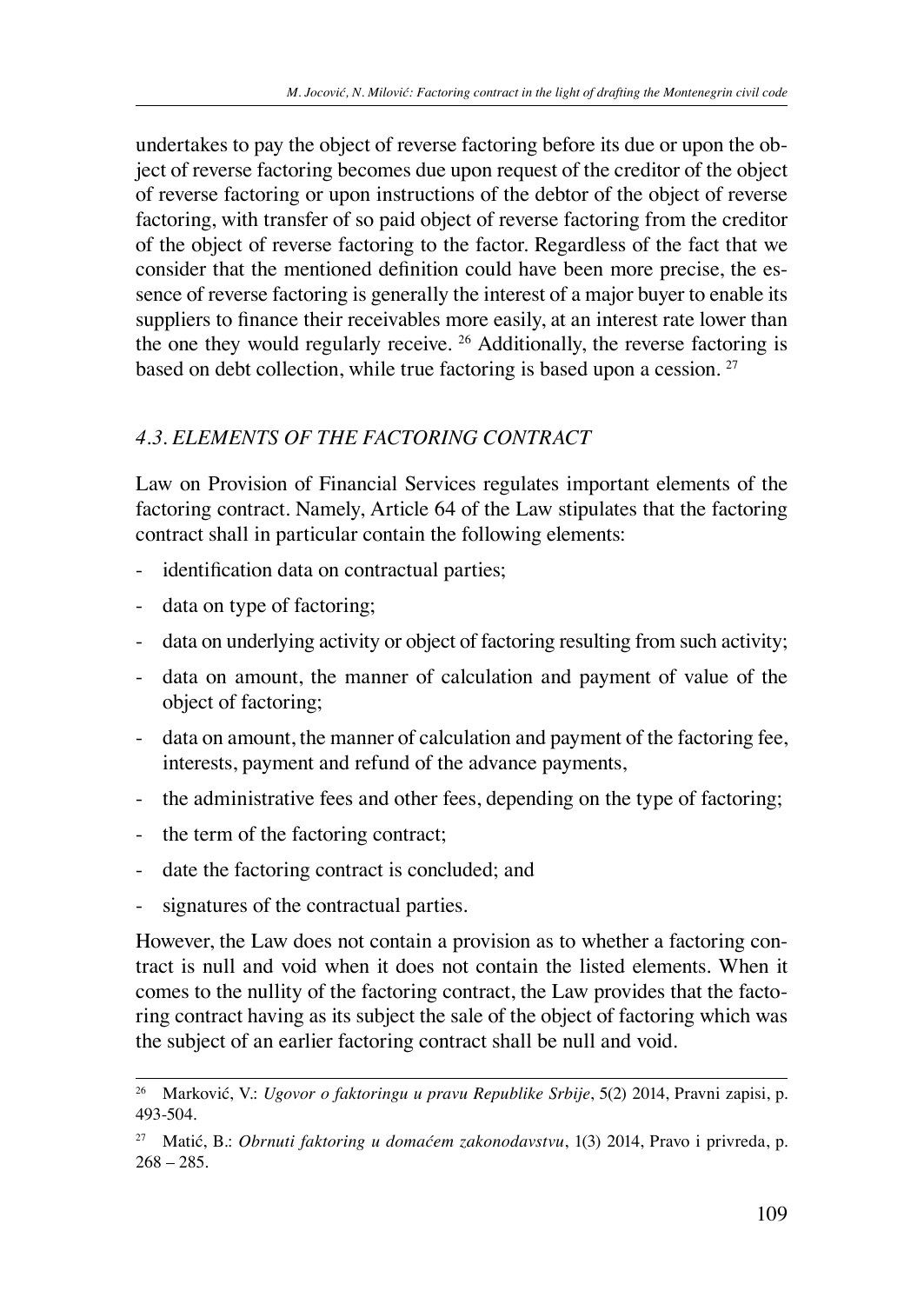# *4.4. RIGHTS, OBLIGATIONS AND LIABILITIES OF CONTRACTUAL PARTIES*

 The law does not regulate the rights and obligations of contractual parties, but the obligations of the participants in the factoring transaction (!). In accordance with the Law, the creditor is obliged to deliver the following to the factor when transferring the object of factoring: 1) original or certified copy of the contract on underlying transaction, or a contract upon which the object of factoring was formed and/or original or certified copy of the invoice or other documents proving the basis for and identifying the object of factoring, and proof of notification of the debtor on the sale of the object of factoring, if there is a notification obligation of the debtor, except in cases when it is contracted for the creditor to proceed with collection of the full amount of the object of factoring on his behalf and for the account of the factor. Upon submission of a notice on the sale of the object of factoring, the debtor is obliged to pay for the object of factoring to the factor. Also, in case of paying for the object of factoring to the creditor, the debtor shall is not relieved of the obligation to the factor if notified of the sale of the object of factoring before the payment, (Article 69). In addition to the general rules of Law on Obligations, the Law provides that the creditor is liable to the factor for existence, reasonableness and accuracy of the value of the object of factoring. Also, creditor guarantees to the factor that the object of factoring is free of pledge and other encumbrances, as well as objections and other rights of third parties, unless otherwise stipulated in the factoring contract. Therefore, in this case, the contract can exclude the liability of the creditor. In the event that the factoring contract does not exclude the liability of the creditor, the factor has the right of recourse against the creditor even when the non-recourse factoring is contracted.

The legislator did not regulate the time of termination of the factoring contract. For example, the law in Serbia stipulates that the factoring agreement shall cease to have effect upon the expiry of its original term, and if no term is stipulated, an agreement may not cease to have effect before the collection of all receivables assigned or the exercise of recourse by the factor (Article 21).

# **5. COMPARATIVE LEGAL APPROACH TO REGULATION OF FACTORING**

Comparative law in the last decades, talks about a change in relation to the regulation of factoring. Namely, in a significant number of countries in Europe factoring contract is regulated by special laws or within the laws regulating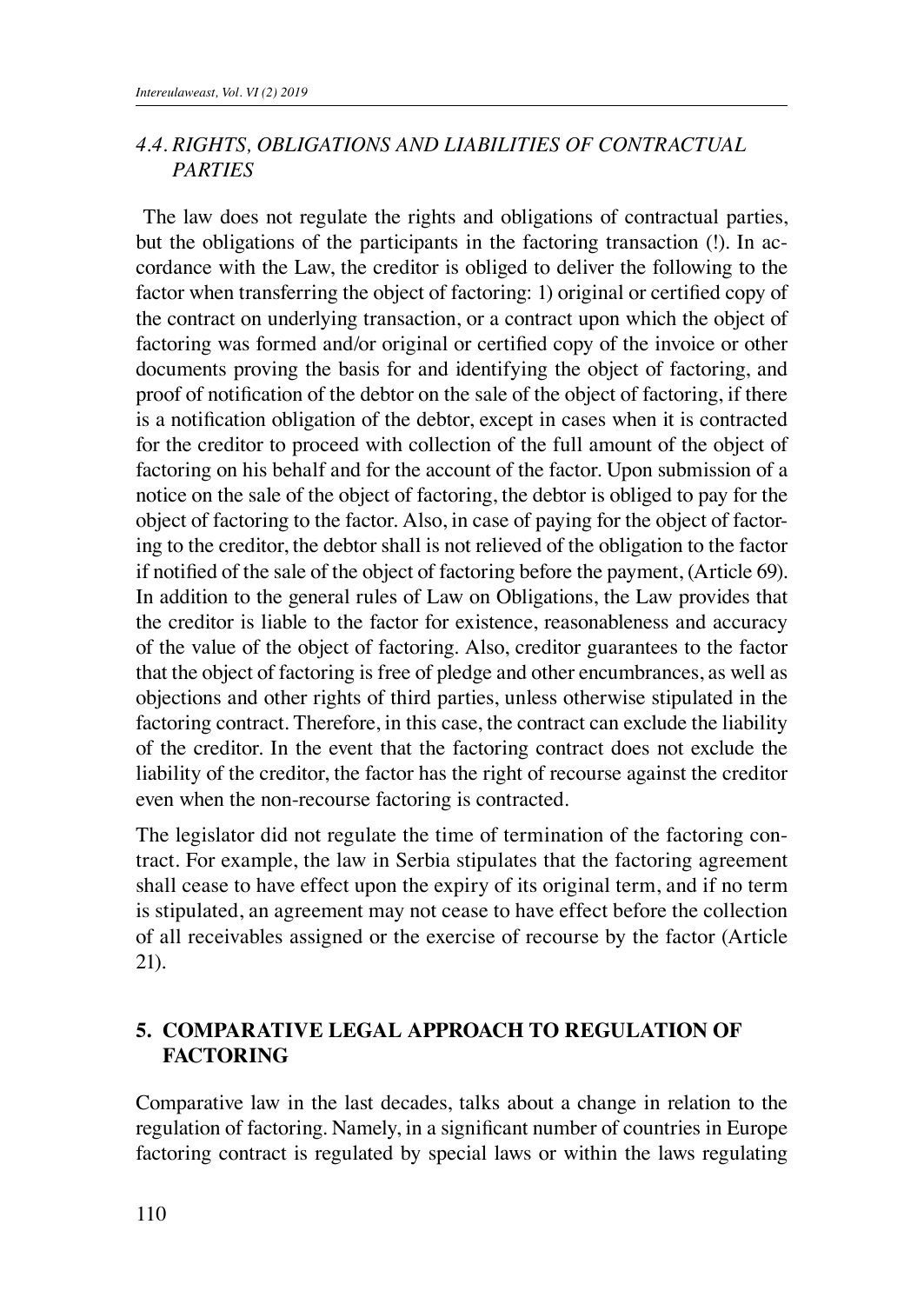the obligation relations, that is, the civil-legal relations.<sup>28</sup> This trend from comparative law is particularly present in the countries from the region. Namely, almost all countries from the region regulate the factoring contract with special laws. For example, there is a special law regulating factoring in the law of Serbia, Croatia, Bosnia and Herzegovina<sup>29</sup> and Albania<sup>30</sup>. From the countries in the region, Macedonia has not adopted a special Law on Factoring. In the law of Macedonia, the general rules of the law of obligations apply to the factoring contract, while other issues related to factoring are regulated by the provisions of the Law on Financial Companies. Thus, factoring service is defined in the law of Macedonia, while the factoring contract is neither regulated nor defined.

In some countries, factoring is regulated through the Law on Obligations or codification of civil law. For example, in Estonia, a factoring contract is regulated by the Law on Obligations. On the other hand, factoring is not regulated in some countries. For example, in the law of Bulgaria, there is no special Law on Factoring, nor is the factoring contract regulated by the law of obligations (civil law). 31 Also, factoring contract is not specifically regulated in the law of Cyprus, Poland, Slovakia, and Slovenia. In these countries, as well as in Montenegro, before the adoption of the Law on Financial Services, general rules of the Law on Obligations apply to the factoring contract. Even economically developed countries in which this contract originated, such as the United States and the United Kingdom, do not regulate this contract by special laws.

Hungary has a specific, and from the perspective of the activities on the drafting of the future civil code, a potentially interesting model, of a legally regulated factoring. Namely, in the law of Hungary, the factoring contract has been regulated by the provisions of the Civil Code since 2013, while other issues in relation to factoring services are regulated by other laws.<sup>32</sup> The same model is

<sup>&</sup>lt;sup>28</sup> Notwithstanding the diversity of approaches to regulating factoring, factoring has undergone a dramatic increase in recent decades. For example, according to Factors Chain International, the total turnover from factoring operations in 2015 was EUR 1,557, out of which EUR 1,471 was made within the European Union, which is a stake of 62% of the total resultant factoring worldwide. See: Factors Chain International (accessed at: https://fci.nl/downloads/ annual-review-2016.pdf.).

<sup>&</sup>lt;sup>29</sup> Law on Factoring (Official Gazette of the Federation of Bosnia and Herzegovina, no. 14/16).

<sup>&</sup>lt;sup>30</sup> Law No. 9630 on Factoring. The definition of factoring contract has been taken from the Convention, also the law does not refer to the types of factoring transactions, but the types of factoring contracts.

<sup>31</sup> *See*: EBRD, *Factoring survey in EBRD countries of operation*, 2016, p. 31.

 $32$  Act V of 2013 on the civil code; Act CXII of 1996 on credit institutions and financial enterprises.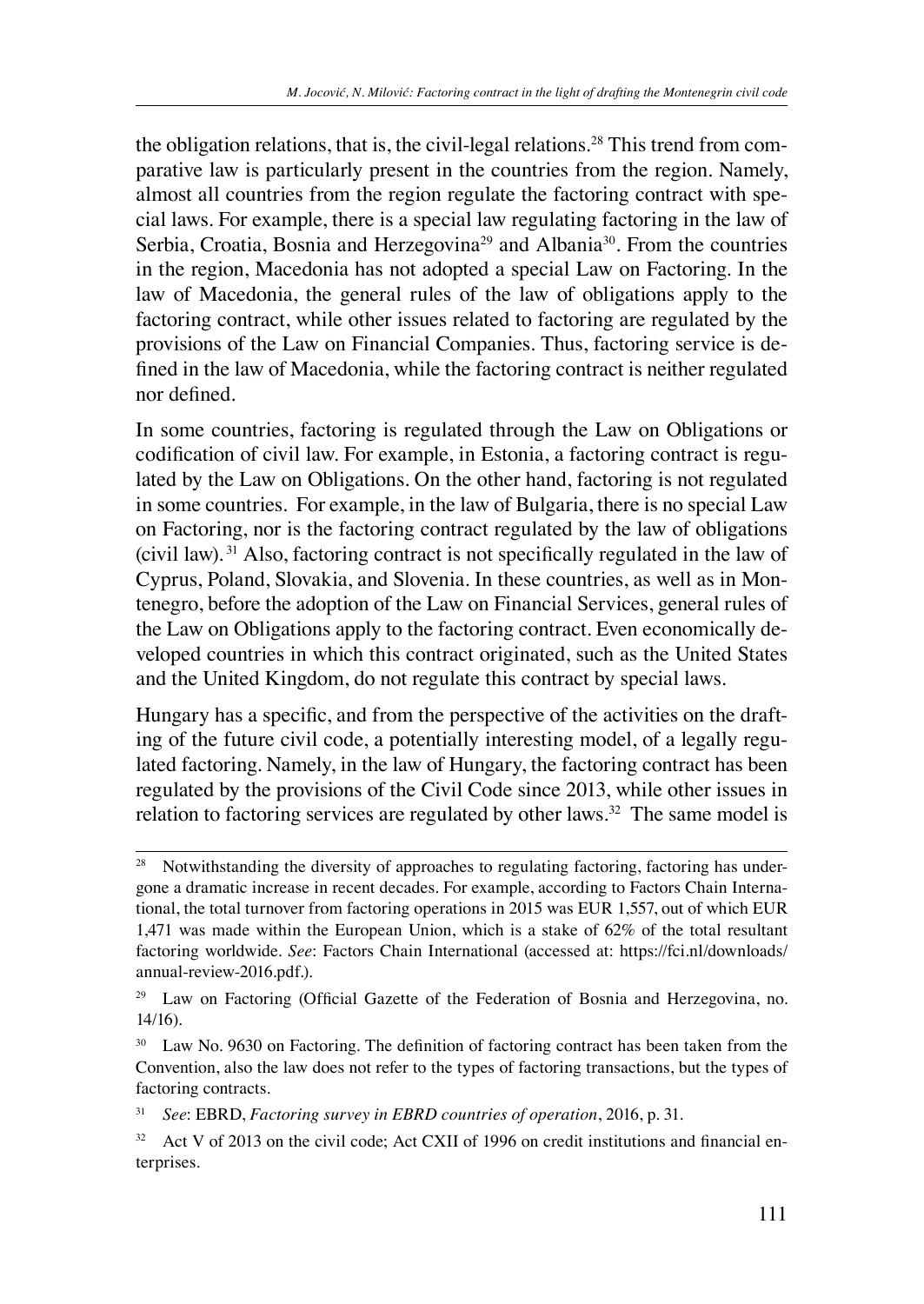also present in the law of Moldova, where the factoring contract is regulated by the provisions of the Civil Code. 33 A specific model exists in the law of Lithuania. Namely, the Law on Financial Institutions of Lithuania stipulates that factoring is a financial service that can be performed by banks and financial institutions. However, factoring contract is not regulated and the general rules contained in the Civil Code apply to it.<sup>34</sup> A similar model exists in the law of Romania, which defines factoring transaction and conditions for performing factoring operations, but factoring contract is not specifically regulated. In Italy, a special law (Law No. 52 from 1991) regulates the transfer of receivables, which is applied to the factoring contract. Factoring has been regulated in law of Germany' since 2008 through the Law on Banks.<sup>35</sup> Factoring is also regulated by special law in the law of Greece.<sup>36</sup>

#### **6. CONCLUSION**

The frequent conclusions of certain innominate contracts over time point out the need to regulate them by law. This way, they receive a legal designation and become nominate and independent contracts, with a legal regime regulated by law. Legal regulation of the factoring contract gave rise to a new phase in the development of this economic activity in Montenegro. Despite not having a long history of existence in the law of Montenegro, factoring contract has gone through two phases of development so far. First, it was an innominate contract that was devised as a result of the specific need of business practice in the time of the financial crisis. After that, other forms of factoring which are common within comparative business practice began to develop gradually. At this point, the problem of trust of the business public has arisen, and the growth of interest for this activity is weak, despite the fact that there is room for improvement of factoring, primarily due to the expressed illiquidity of the economy. However, as we have already emphasized in this paper, it is necessary to make a distinction between the regulation of factoring as an economic activity and the factoring contract as a special *sui generis* contract of a business law. In this re-

<sup>&</sup>lt;sup>33</sup> Civil Code of Moldova no. 1107-XV.

<sup>&</sup>lt;sup>34</sup> Civil Code No. VIII-1864 of the Republic of Lithuania, Law No. IX-1068 on Financial Institutions. More details can be found at: EBRD, *Factoring survey in EBRD countries of operation*, p. 70.

<sup>&</sup>lt;sup>35</sup> The reason for the regulation was the fact that factoring companies in Germany wanted to enjoy certain tax reliefs that were reserved for the banking sector by December 24, 2008. In addition, it was decided that the factoring sector should be controlled by the German Financial Supervisory Authority.

<sup>&</sup>lt;sup>36</sup> Law on Factoring No. 1905/1990.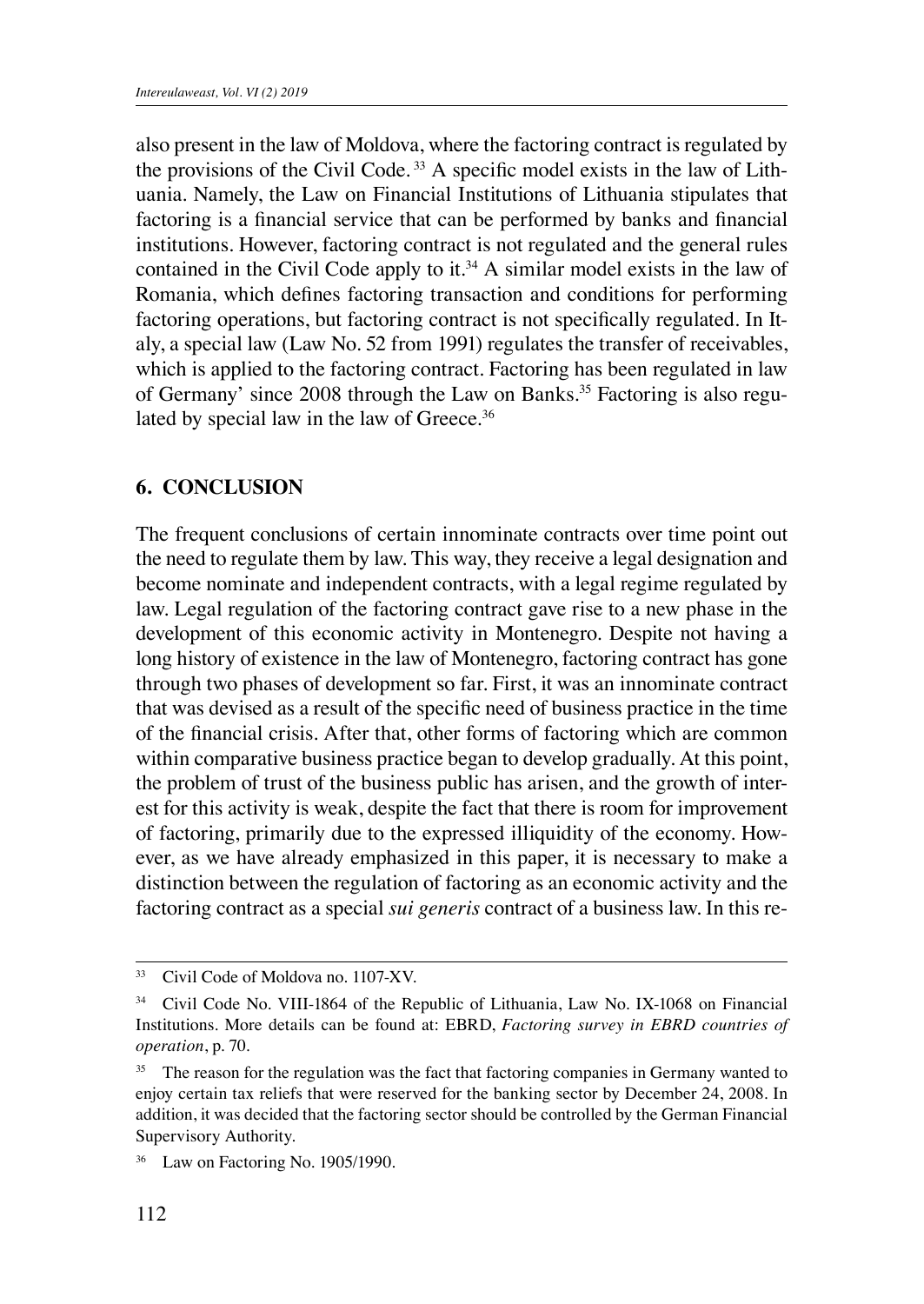gard, we emphasize that this difference was not fully defined by the legislator in Montenegro, as already presented in the analysis in this paper. Regardless of the time period of enactment of this Law and due to the importance of factoring and other forms of economic activity regulated by the Law on Financial Services, we believe that this approach of the legislator is not in the spirit of the tradition of Montenegrin contract law. On the contrary, proclaiming the principle of a unified regulation of obligation relations, Montenegro has regulated many economic-legal contracts through the Law on Obligations. The legislator had many similar solutions, which have been present in the law of Montenegro for many years and which have through different laws distinguished economic activities and contracts through which they are performed. For example, insurance, tourism and the like. It should be emphasized that in the light of the process of accession to the European Union, there is no imperative obligation of the said legislative solution to financial services, as applied in the law of Montenegro. Analysis of comparative models of the regulation of factoring operations, that is, the factoring contract in this paper, is the best confirmation for the stated position.

The above stated arguments are especially important for the activities in the process of the drafting of the future Civil Code. Namely, it would be logical and in line with the current legal tradition in Montenegro, that the factoring contract is regulated through this legal act. In this case, there would be a separation of status issues that regulate the provision of factoring and other financial services and contractual and legal provisions governing rights and obligations, as well as other issues of the matter under these obligation relations.

# **LITERATURE:**

- 1. Matić, B.: *Obrnuti faktoring u domaćem zakonodavstvu*, 1(3) 2014, Pravo i privreda, p. 268 – 285.
- 2. Bakker, M. et al.: Financing Small and Medium-size Enterprises with Factoring: Global Growth and Its Potential in Eastern Europe, The World Bank, 2004. (Accessed at http://documents.worldbank.org/curated/en/293341468770661333/pdf/ wps3342.pdf).
- 3. Brkić, A.: Normativno uređenje ugovora o faktoringu u svijetlu domaćih i međunarodnih izvora prava, 9(1) 2010, Anali Pravnog fakulteta Univerziteta u Zenici, p. 177-200.
- 4. Central Bank of Montenegro, Report on the stability of the financial system for 2017.
- 5. EBRD, Factoring survey in EBRD countries of operation, 2016, p. 31.